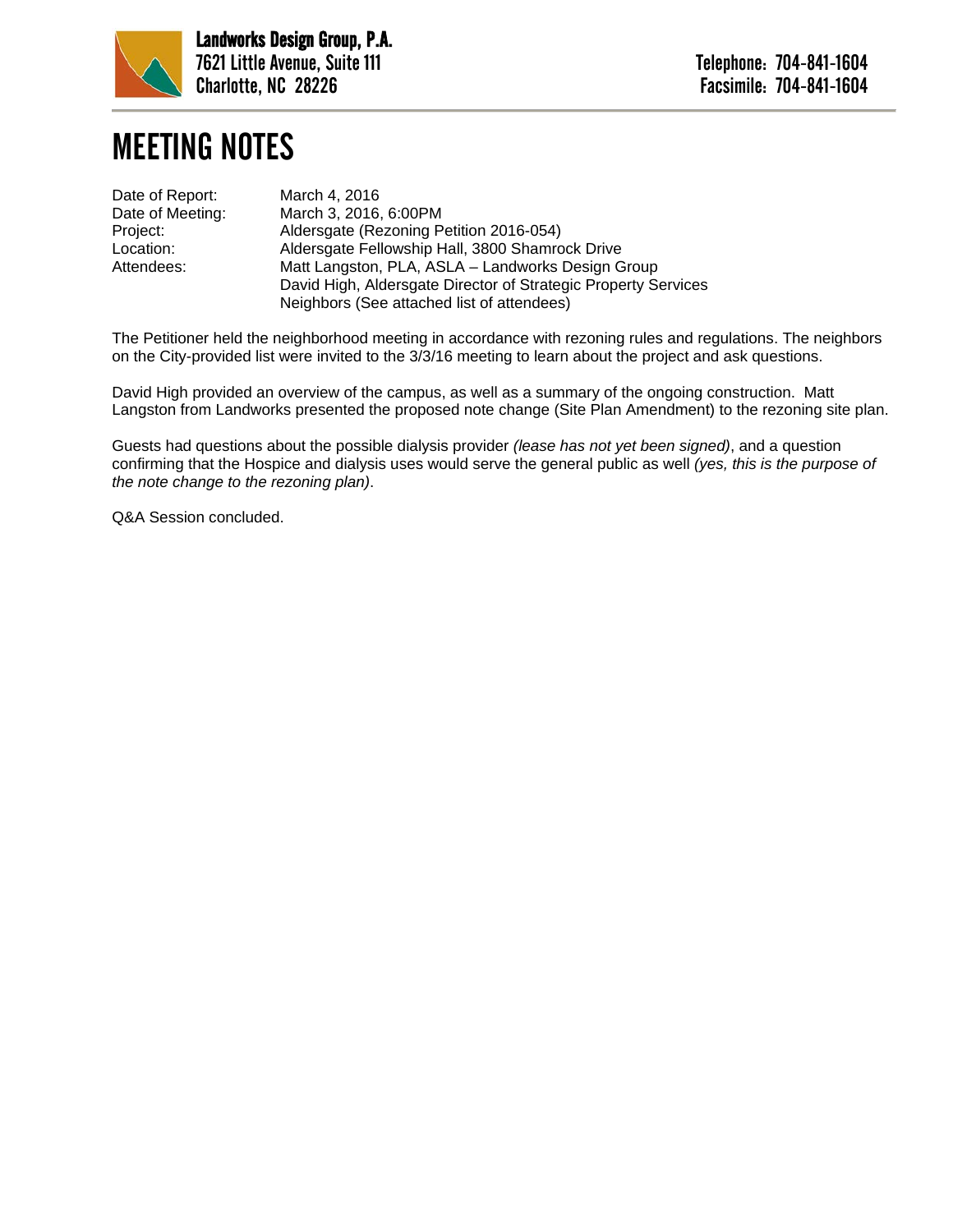

February 19, 2015

Dear Property Owner:

Aldersgate United Methodist Retirement Community, Inc. has applied with the City of Charlotte to make a site plan amendment to roughly 91.31 acres currently zoned Institutional (Conditional District) which is located at 3800 Shamrock Drive. The intent of the site plan amendment is to allow hospice and dialysis uses proposed in the new skilled nursing facility (currently under construction). As an adjacent property owner or neighborhood representative, you are invited to attend the neighborhood informational meeting, which occurs Thursday, March 3, 2016 at 6pm. The meeting will be held at Aldersgate in the Ray Hall Community Building Fellowship Hall located at 3800 Shamrock Drive Charlotte, NC 28215. Please enter at the Willard Farrow Drive entrance and let security know you are attending the neighborhood meeting for the rezoning.

The Rezoning Petition number is 2016‐054. You can find more information about our submittal at www.rezoning.org.

If you have any questions, please contact Matt Langston at 704‐841‐1604 x701.

Sincerely,

**Landworks Design Group, P.A.** 

Wetthew D. Langston

Matt Langston, PLA, ASLA, LEED™ AP BD+C Principal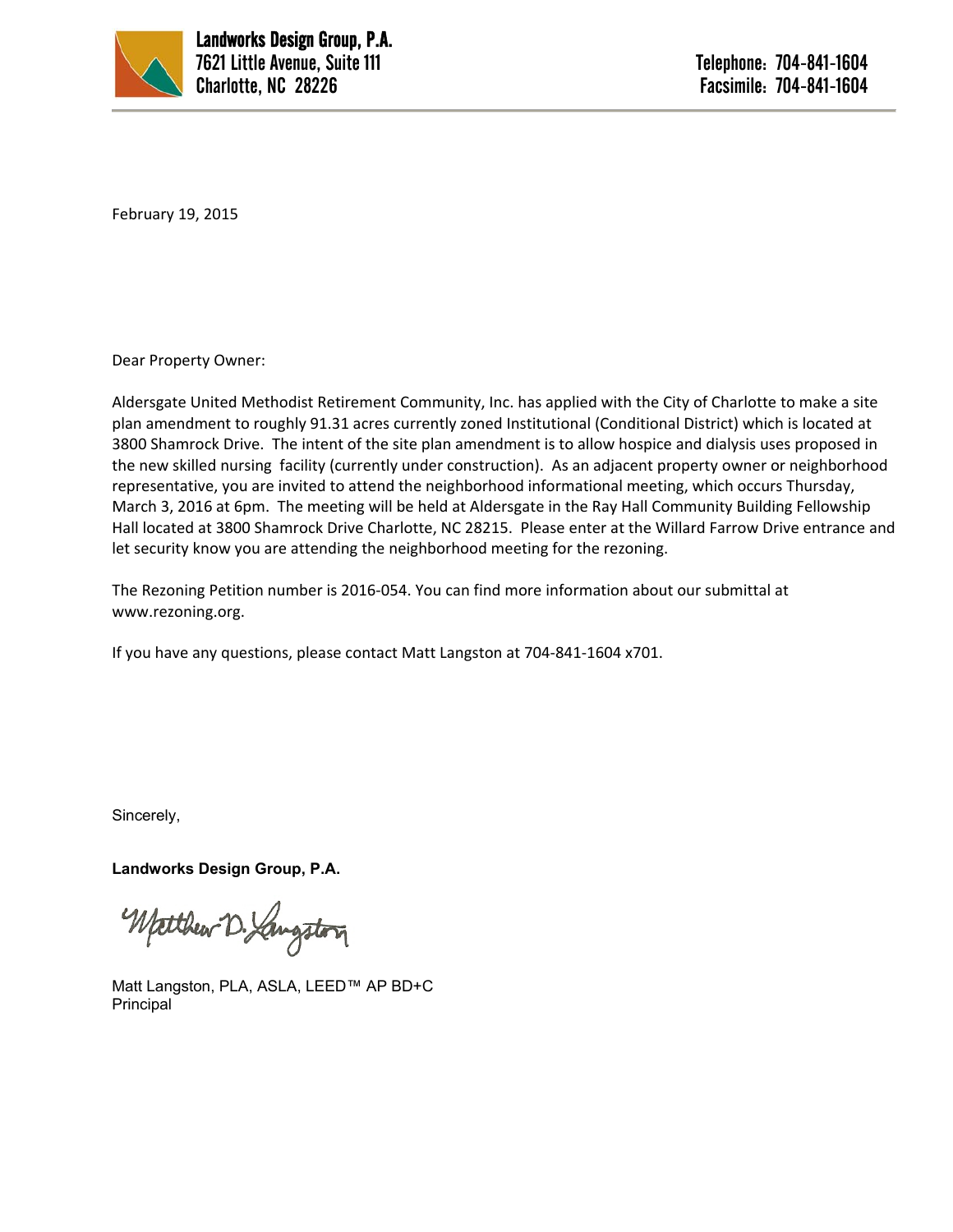SOFIA A SOSA 10 EAGLE AVE BROCKTON, MA 02304

THUAN TRONG TRAN 10209 BASKERVILLE AVE CHARLOTTE, NC 28269

LINDA JAN SWANN 11324 COBLE RD CHARLOTTE, NC 28227

ANGELO CURCIO 1212 WAYPOINT CT STALLINGS, NC 28104

LDL OF CHARLOTTE LLC 1520 LYON CT CHARLOTTE, NC 28205

RALPH W JR BELK 1630 DILWORTH RD E CHARLOTTE, NC 28203

BILLY D DILLARD 175 ASHBURY CIRCLE MOORESVILLE, NC 28117

ANGELIA D JOHNSON 1832 EASTWAY DR CHARLOTTE, NC 28205

GARY LOOBY 20032 NORMAN COLONY RD CORNELIUS, NC 28031

CRAIG MCKEE 2228 KENMORE AV CHARLOTTE, NC 28204 DAVID J LEATHERMAN 10113 EAGLE CT CHARLOTTE, NC 28277

MARY MARGARET LAUZON 1051 MCLAIN RD KANNAPOLIS, NC 28083

ROBERT R JR ANDERS 1200 SCOTLAND AV CHARLOTTE, NC 28207

NOELL WEBB 1419 SW ALDER ST PORTLAND, OR 97205-1946

JAMES, JR. COURTNEY 1541 WICKERBY CT MATTHEWS, NC 28105

ROGELIO HURTADO 1641 EASTWAY DR F CHARLOTTE, NC 28205

JUAN SIERRA 1808 EASTWAY DR CHARLOTTE, NC 28205

STOPHEL RESIDENTIAL LLC 1921 FREEDOM DR CHARLOTTE, NC 28208

EVI FELTUS 2012 HAMPTON PL UNIT 1 CHARLOTTE, NC 28205

TRADITIONS HOMES INC 224 HIGHLAND FOREST DR CHARLOTTE, NC 28270

CAMP PROPERTIES LLC 1016 S CHURCH ST CHARLOTTE, NC 28202

WESSBERG DESIGNS LLC 1114 CLEMENT AVE CHARLOTTE, NC 28205

JACKSON DAVID MILLER 1203 SPRING DR TOBACCOVILLE, NC 27050

ANDREW WYATT 14771 SISSON RD CHARDON, OH 44074

PC PROPERTY RENTALS LLC 16201 CREST COVE RD CHARLOTTE, NC 28278

FLORENTINO FLORES 1730 EASTWAY DR CHARLOTTE, NC 28205

JO ANN SAMUELS 1814 EASTWAY DR CHARLOTTE, NC 28205

JOYCE WADDELL 1928 BONNIE LN CHARLOTTE, NC 28213

FRANKLIN LEE LEFLER 2100 HART RD CHARLOTTE, NC 28214

MITCHELL H ALLISON 2324 WINTERBROOKE DR MATTHEWS, NC 28105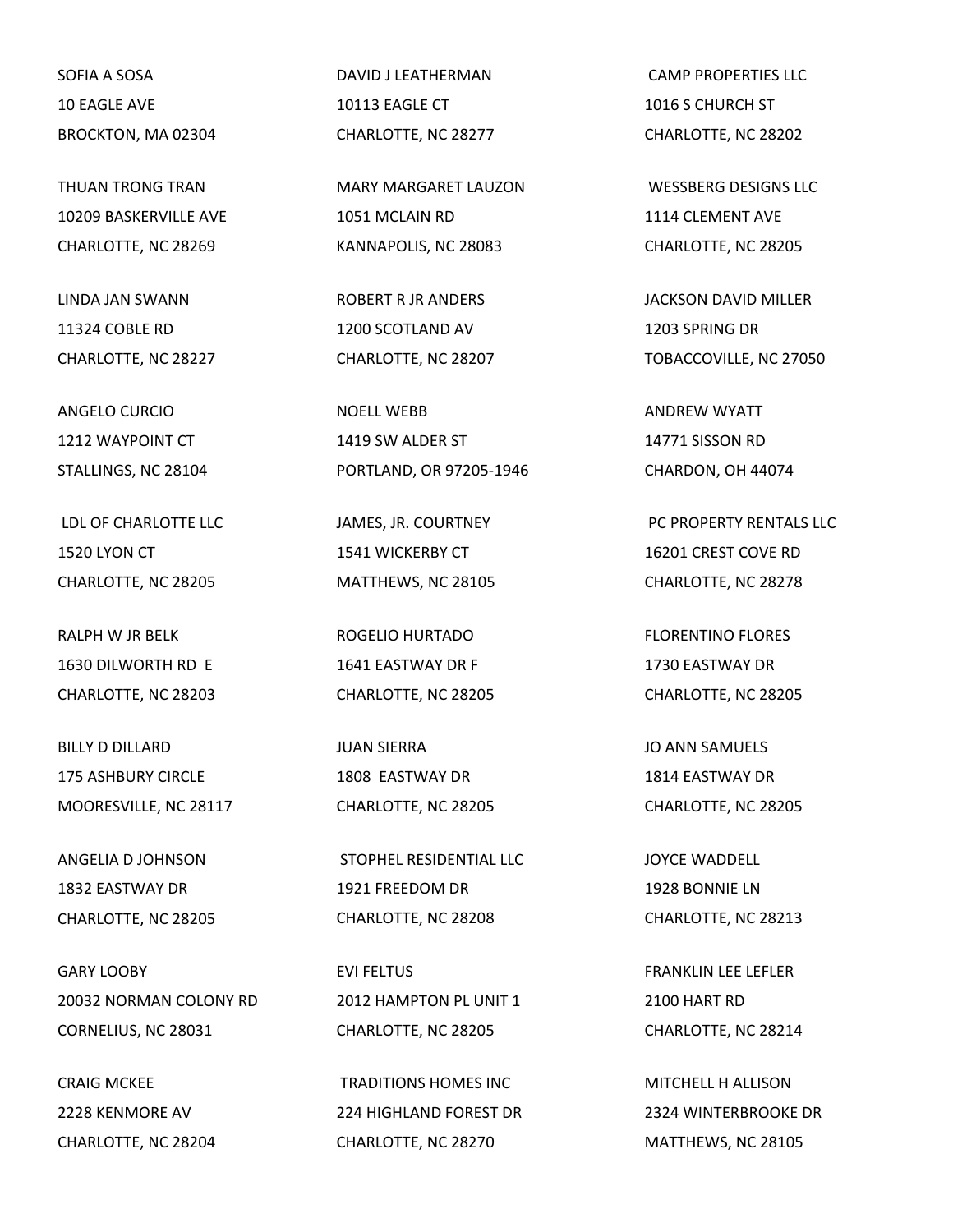ALLEN M JR BEALS 2335 OLD REEDY CREEK RD CARY, NC 27513

S DEAN HAMRICK 2606 SHERWOOD AVE CHARLOTTE, NC 28207

WALTER H ZIMMERMANN 2800 EDSEL PL CHARLOTTE, NC 28205

JOSE PLASCENCIA 2808 EDSEL PL CHARLOTTE, NC 28205

JACQUELINE NEWTON 2824 EDSEL PL CHARLOTTE, NC 28205

JANICE S BEAVER 2901 EDSEL PL CHARLOTTE, NC 28205

JOSEPH M &W CANNADAY 2908 EDSEL PL CHARLOTTE, NC 28205

HARLEY IRH PROPERTIES LLC. 3009 GRIFFITH ST CHARLOTTE, NC 28203

OF LATTER DAY SAINT CHURCH OF JESUS CHRIST 3020 HILLIARD DR CHARLOTTE, NC 28205 RANDOLPH M MONCURE 3030 HILLIARD DR CHARLOTTE, NC 28205

WILLENA GRIFFIN 2405 LABURNUM AVE CHARLOTTE, NC 28205

STEPHEN N DEASON 2701 E BRIGSTOCK RD MIDLOTHIAN, VA 23113

ALFREDO MARTINEZ RAYA 2804 EDSEL PL CHARLOTTE, NC 28205

JOVONA M SIMPSON 2815 EDSEL PL CHARLOTTE, NC 28205

HUONG T NGUYEN 2832 EDSEL PL CHARLOTTE, NC 28205

CRISTINA CASTELLANOS 2905 CINDY LN CHARLOTTE, NC 28269

TAMMY W PRESSLEY 2915 EDSEL PL CHARLOTTE, NC 28205

THEN CAMB TRUONG 3023 CENTRAL AVE CHARLOTTE, NC 28205

> GUANG CHUN LI 306 LEAHY MILL CT WEDDINGTON, NC 28104

ALEXANDER DURHAM ADAMS 245 W 75 ST APT 1G NEW YORK, NY 10023

KAR HOLDING CO LLC 2701 SANDY PORTER RD CHARLOTTE, NC 28273

GEORGE M MONROE 2807 EDSEL PL CHARLOTTE, NC 28205

JAMES D HILL 2823 EDSEL PL CHARLOTTE, NC 28205

VIRGINIA H SMITH 2840 EDSEL PL CHARLOTTE, NC 28205

DERRIN E LAIL 2907 EDSEL PL CHARLOTTE, NC 28205

THAI THI NGUYEN 2924 ALPINE FOREST CT CHARLOTTE, NC 28270

WILLIAM T MASON 3015 EDSEL PL CHARLOTTE, NC 28205

JACOB A WOODFIN 3029 HILLAIRD DR CHARLOTTE, NC 28205

KRISTY L SMITH 3101 EDSEL PL CHARLOTTE, NC 28205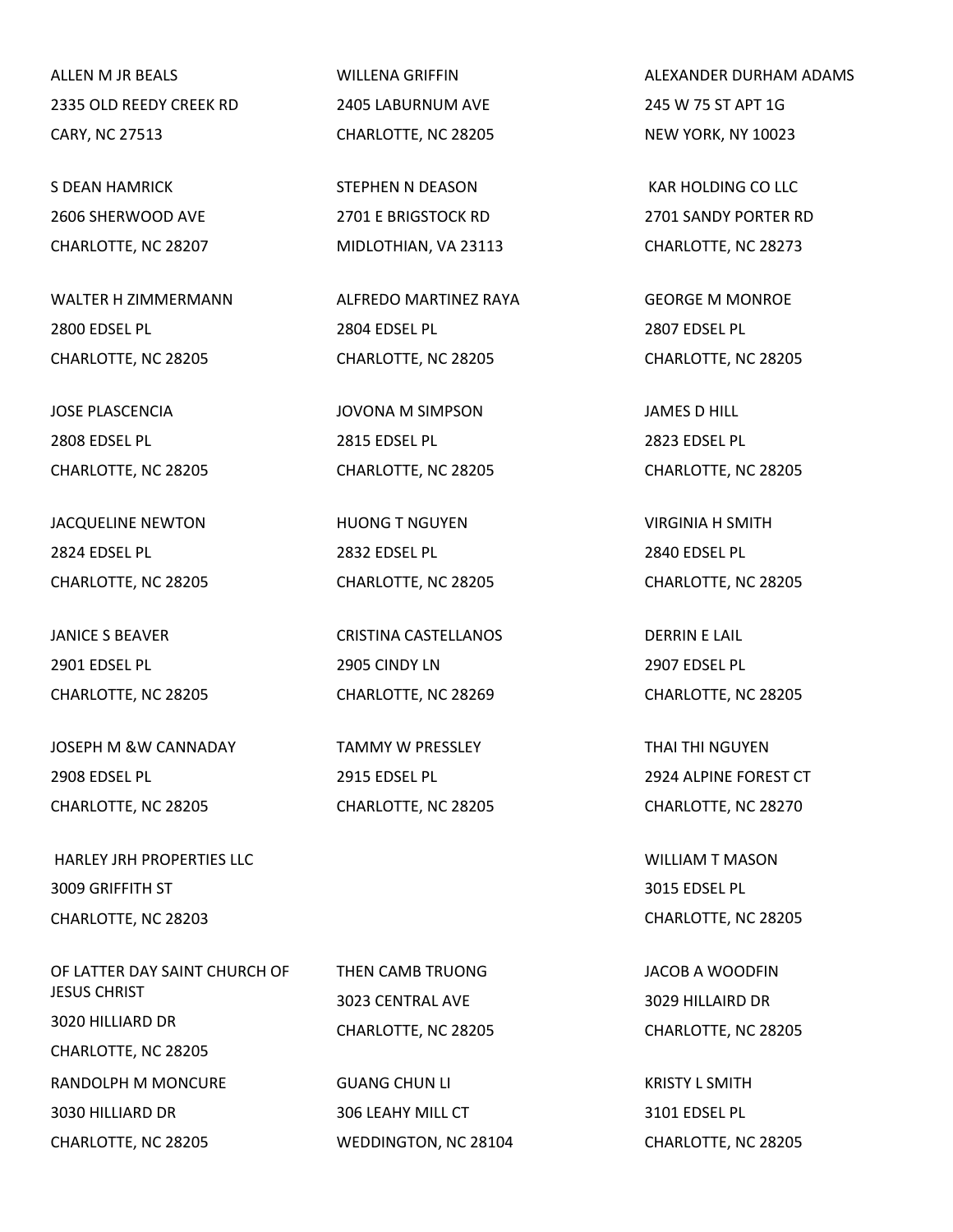DAWN M BENSON 3107 EDSEL PL CHARLOTTE, NC 28205

KIRK FOLK 3134 DUNLAVIN WAY CHARLOTTE, NC 28205

VELIMIR VISNJIC 3216 EDSEL PL CHARLOTTE, NC 28205

SAMSON S WOLDAY 3401 SHAMROCK DR CHARLOTEE, NC 28215

ROSE M GREGORY 3413 SHAMROCK DR CHARLOTTE, NC 28215

SERMSAK WUTITORNCHAI 3425 SHAMROCK DR CHARLOTTE, NC 28215

DAVID VAZQUEZ 3437 SHAMROCK DR CHARLOTTE, NC 28202

SOUTHEAST ASSET MANAGEMENT LLC 3501 CLARDY CT CHARLOTTE, NC 28205 SUSAN SNYDER NEAL 3507 CLARDY CT CHARLOTTE, NC 28205

BARBARA STEWART SANDERS 3508 CLARDY CT CHARLOTTE, NC 28205

ELIZABETH LEA ROLLINS 3123 EDSEL PL CHARLOTTE, NC 28205

JACK L RAINWATER 3201 EDSEL PL CHARLOTTE, NC 28205

ASHLEY NEWTON 3223 EDSEL PL CHARLOTTE, NC 28205

MICHAEL HERMES 3408 ADKINS CT CHARLOTTE, NC 28205

CYNTHIA K WALL 3418 STONEHAVEN DR CHARLOTTE, NC 28215

GAIL P PHILLIPS 3429 SUDBURY RD CHARLOTTE, NC 28205

SCOTT M MCNERNEY 345 ELLEN PLACE PARAMUS, NJ 07652

ROBERT C. CRAWFORD 3501 SHAMROCK DR CHARLOTTE, NC 28215

DESMOND C DURU 3507 DEASON CT CHARLOTTE, NC 28205

TUN OP 3508 STONEHAVEN DR CHARLOTTE, NC 28215

DUNG T NGUYEN 3123 MORNING MIST LN CHARLOTTE, NC 28273

BRENT HARTSELL HALL 3215 EDSEL PL CHARLOTTE, NC 28205

KATHERINE A AUGUST 3301 EDSEL PL CHARLOTTE, NC 28205

CYNTHIA KAY WALL 3412 STONEHAVEN DR CHARLOTTE, NC 28215

CURTIS W WILSON 3424 STONE HAVEN DR CHARLOTTE, NC 28215

RONALD G WESTFALL 3432 SUDBURY RD CHARLOTTE, NC 28205

KELECHI C ONYIRIUKA 3500 STONEHAVEN DR CHARLOTTE, NC 28215

ARTHUR LEE STINSON 3501 SUDBURY RD CHARLOTTE, NC 28205

DAVID FRANKLIN FOARD 3508 BIRCH CT CHARLOTTE, NC 28205

FRED STEPHEN HOPKINS 3509 SHAMROCK DR CHARLOTTE, NC 28215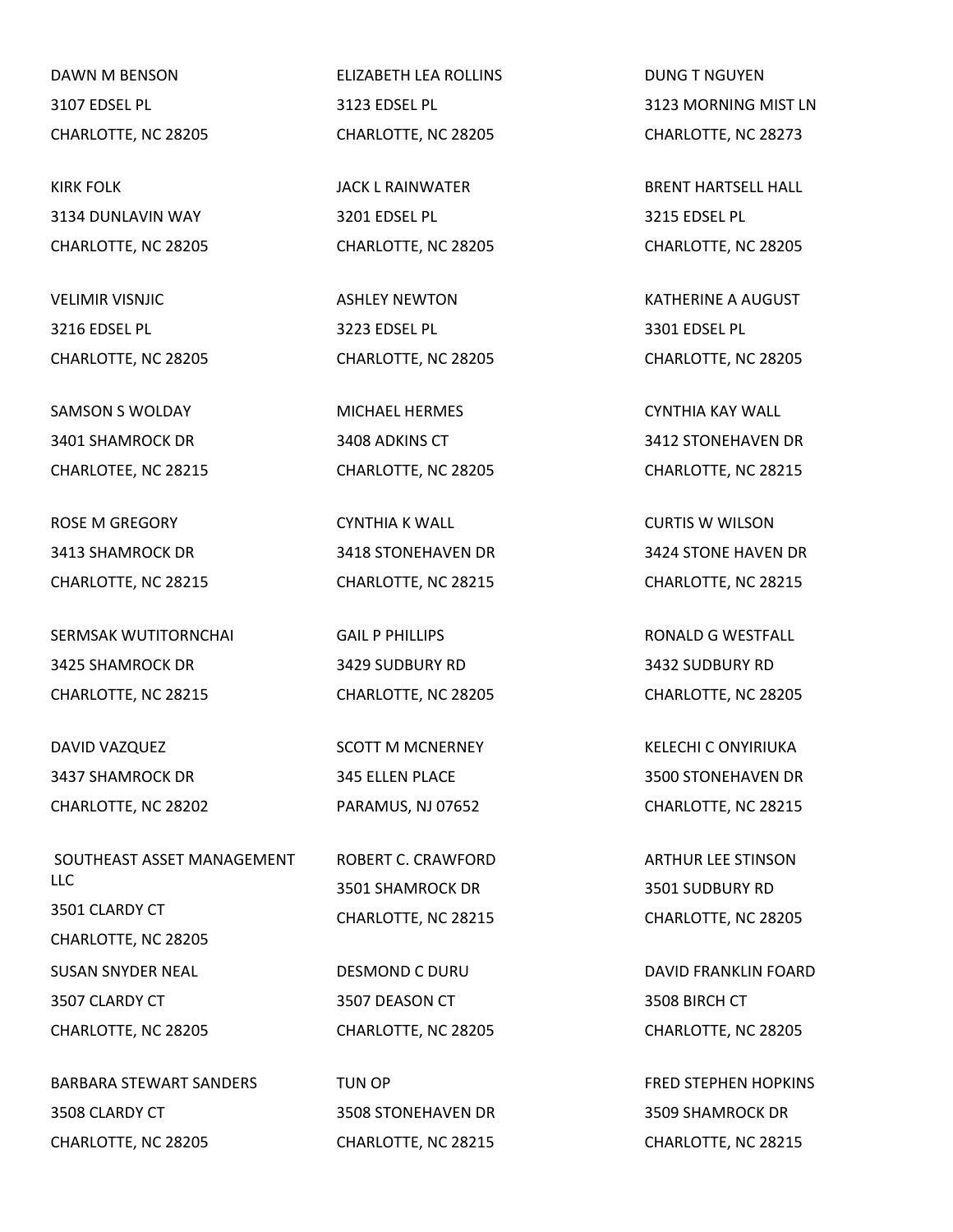BARRY R DICKENS 3510 FRANK BROOME RD MONROE, NC 28112

JOSE LULS SANCHEZ MARCIAL 3515 BIRCH CT CHARLOTTE, NC 28205

REBECCA T DAVIS 3516 SUDBURY RD CHARLOTTE, NC 28205

SUSAN D ATWELL 3523 SUDBURY RD CHARLOTTE, NC 28205

JOSEPH E COX 3526 STONEHAVEN DR CHARLOTTE, NC 28215

ELTON D SMITH 3532 STONEHAVEN DR CHARLOTTE, NC 28215

PERRY LEE SELLERS 3544 STONEHAVEN DR CHARLOTTE, NC 28215

ROBERT LEE COMBS 3601 SHAMROCK DR CHARLOTTE, NC 28215

MARTA ALICIA MIRANDA 3609 SUDBURY RD CHARLOTTE, NC 28205

BARRY MARTIN 3612 GLENVILLE AVE CHARLOTTE, NC 28215 VICTORIA MEDRANO 3510 SUDBURY RD CHARLOTTE, NC 28205

BABETTE M MARTIN 3515 CLARDY CT CHARLOTTE, NC 28205

ERICK DEVON PAYNE 3517 SUDBURY RD CHARLOTTE, NC 28205

LOREN DERR 3524 CLARDY CT CHARLOTTE, NC 28205

CLYDE W JR ALEXANDER 3531 CLARDY CT CHARLOTTE, NC 28205

DANNY ORTIZ 3533 SHAMROCK DR CHARLOTTE, NC 28215

MEREDITH L MOORE-MCDONAGH 3600 SUDBURY RD CHARLOTTE, NC 28205

BRIAN BOUWMAN 3608 STONEHAVEN DR CHARLOTTE, NC 28215

REGINALD S HAYES 3610 DENSMORE DR CHARLOTTE, NC 28205

RAMON CAROL JR SUDDERTH 3614 STONEHAVEN DR CHARLOTTE, NC 28215

RUBYE I JACKSON 3511 SUDBURY RD CHARLOTTE, NC 28205

BARBARA A COX 3516 CLARDY CT CHARLOTTE, NC 28205

VONCILLE OLIVIA STUKES 3523 CLARDY CT CHARLOTTE, NC 28205

ANTHONY CAM 3524 DEASON CT CHARLOTTE, NC 28205

ELIZABETH C ATHERTON 3532 CLARDY CT CHARLOTTE, NC 28205

MARTIN A LAZORE 3538 STONEHAVEN DR CHARLOTTE, NC 28215

DAT NGUYEN 3601 GLENVILLE AVE CHARLOTTE, NC 28215

JOSE S ADAME 3609 SHAMROCK DRIVE CHARLOTTE, NC 28215

ABID SALIC 3611 DENSMORE DR CHARLOTTE, NC 28205

LEON A JR WHITE 3615 GLENVILLE AVE CHARLOTTE, NC 28215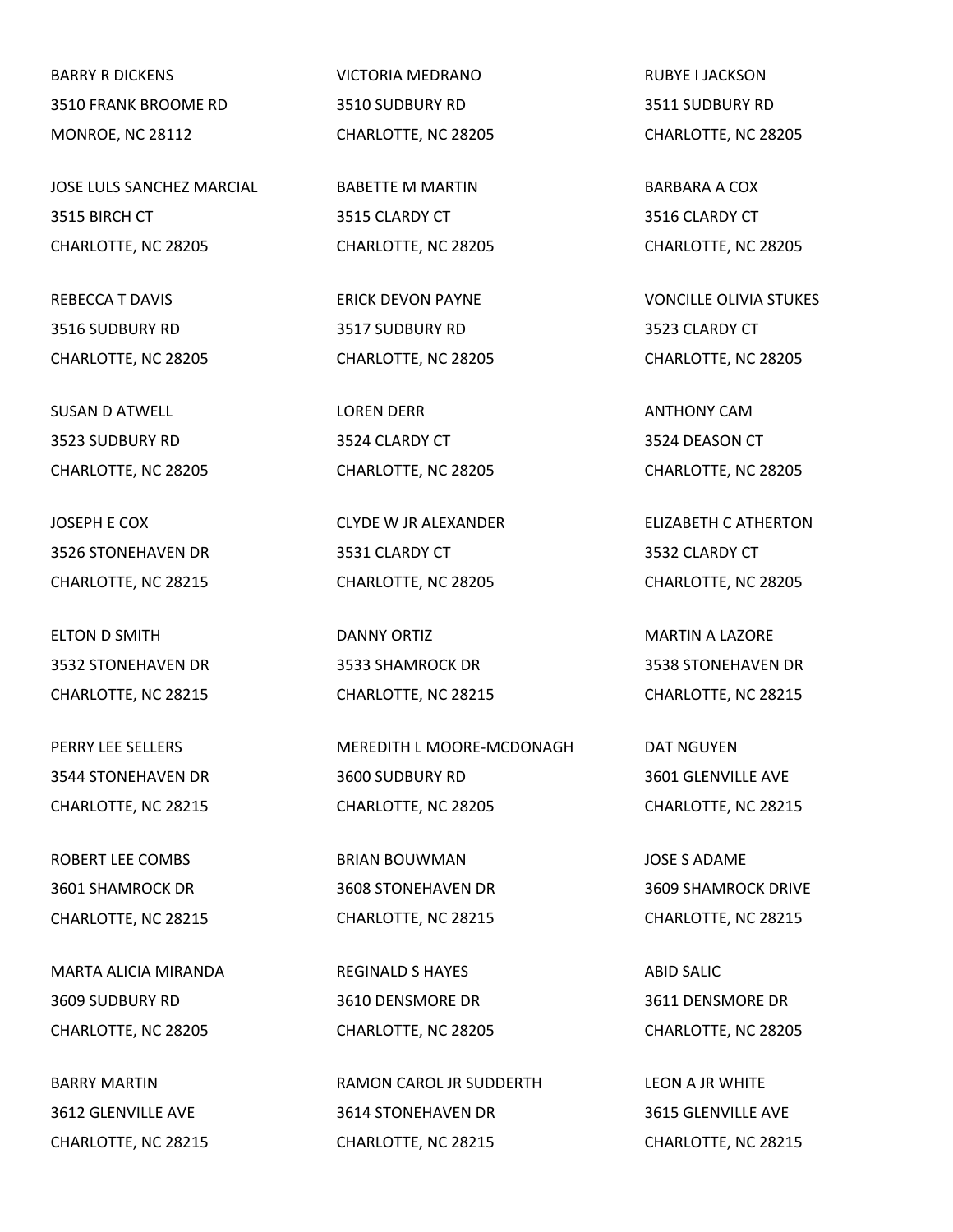THOMAS D HORNER 3615 SUDBURY RD CHARLOTTE, NC 28205

GLADYS Y ORDONEZ 3619 GLENVILLE AVENUE CHARLOTTE, NC 28205

BRENDA MEJIA 3621 SHAMMROCK DR CHARLOTTE, NC 28215

PATSY M MOORE 3625 GLENVILLE AVE CHARLOTTE, NC 28215

MORNAM PAUL BARNES 3629 DENSMORE DR CHARLOTTE, NC 28205

LEE G KERSEY 3635 DENSMORE DR CHARLOTTE, NC 28205

CARLOS H MARTINEZ 3700 SUDBURY RD CHARLOTTE, NC 28205

ERIN ANN PAIS 3713 DENSMORE DR CHARLOTTE, NC 28205

ROBERT R LINDSEY 3716 DENSMORE DR CHARLOTTE, NC 28205

REBECCA R RAMSEY 3728 SEAFORTH DR CHARLOTTE, NC 28205 JUSTO G GARCIA 3616 DENSMORE DR CHARLOTTE, NC 28205

DOREEN E JORDAN 3620 STONEHAVEN DR CHARLOTTE, NC 28215

WILLIE JR FRAZIER 3621 SUDBURY RD CHARLOTTE, NC 28205

WENDELL STATON 3627 SUDBURY RD CHARLOTTE, NC 28205

PEGGY N VAUGHN 3633 DENSMORE DR CHARLOTTE, NC 28205

W LEE JR MOODY 3640 DENSMORE DR CHARLOTTE, NC 28205

PEGGY LEE SANDERS 3711 SHAMROCK DR CHARLOTTE, NC 28215

TERRY J CLOUSE 3713 SUDBURY RD CHARLOTTE, NC 28205

MARIE S BROADWELL 3722 SEAFORTH DR CHARLOTTE, NC 28205

STEVEN H SMITH 3734 SEAFORTH DR CHARLOTTE, NC 28205 BAE REH 3618 GLENVILLE AVE CHARLOTTE, NC 28215

DARRYL G HALL 3620 SUDBURY RD CHARLOTTE, NC 28205

EDWARD SCOTT BYRD 3624 GLENVILLE AVE CHARLOTTE, NC 28215

RONALD JAY NORRIS 3628 DENSMORE DR CHARLOTTE, NC 28205

LIDIA GOMEZ FRIAS 3633 SHAMROCK DR CHARLOTTE, NC 28215

ROBERT O BAXTER 3646 DENSMORE DR CHARLOTTE, NC 28205

SENGHOUTH KHATH 3712 FOXFORD PL CHARLOTTEF, NC 28212

LEELAND H JR BAILEY 3714 TIPPERARY PL CHARLOTTE, NC 28215

ELBIN LALIN 3725 SUDBURY ROAD CHARLOTTE, NC 28205

LISA W BARRETT 3735 SHAMROCK DR CHARLOTTE, NC 28215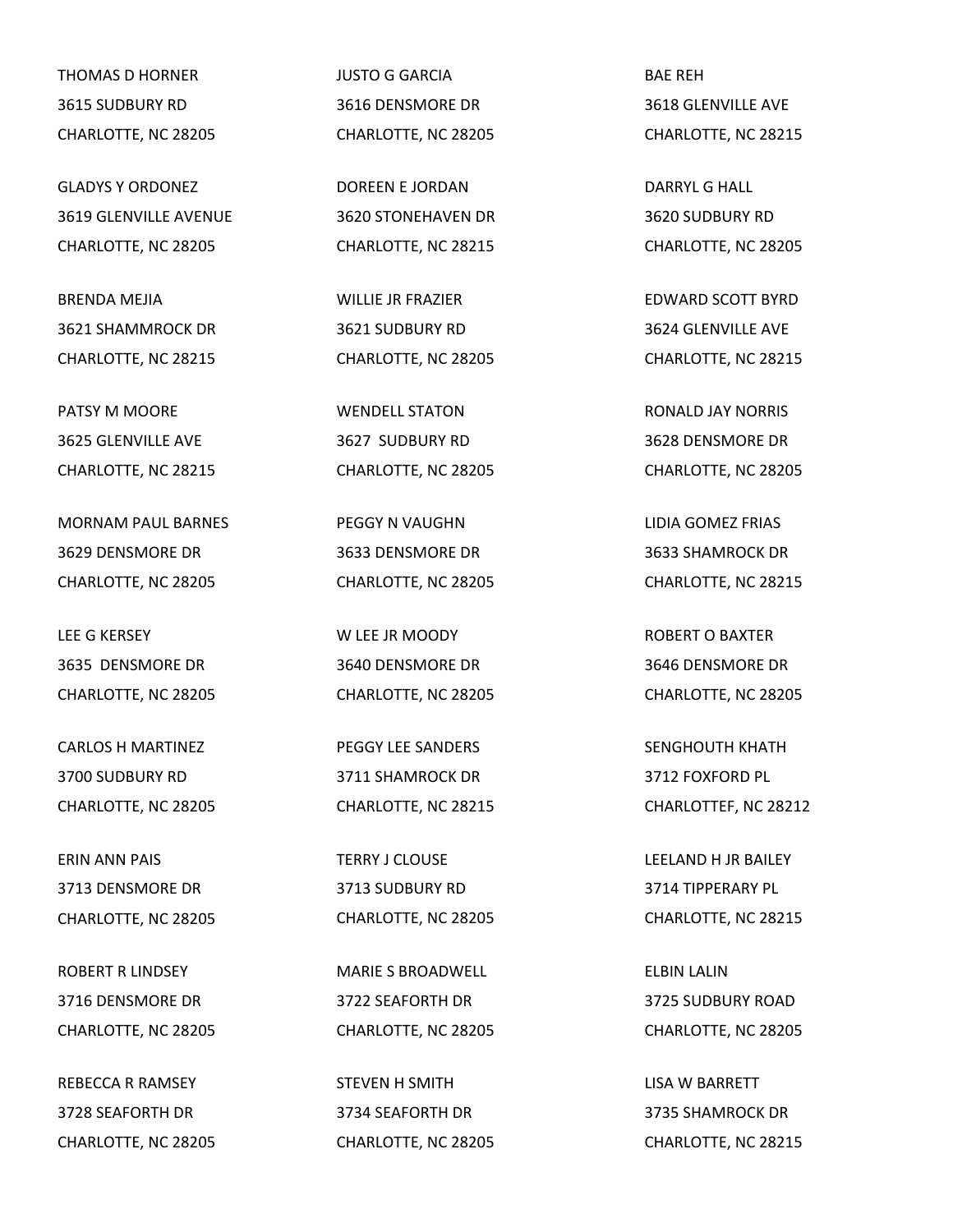JOHN ALEXANDER,JR DAVIS 3740 STONEHAVEN DR CHARLOTTE, NC 28215

JAMES E MAXWELL 3801 WOODGREEN TER CHARLOTTE, NC 28205

HENRY L YOUNG 3811 SHAMROCK DR CHARLOTTE, NC 28215

GREGORY S PAIGE 3816 STONEHAVEN DR CHARLOTTE, NC 28215

FAYE BREWER TATE 3829 SHAMROCK DR CHARLOTTE, NC 28215

RAMADAS BALASUBRAMANIAN 3912 GLENSTAR TER CHARLOTTE, NC 28205

KENNETH B FLYNN 3917 SOMERDALE LN CHARLOTTE, NC 28205

VINCENT A COSCIA 3926 SOMERDALE LN CHARLOTTE, NC 28205

SAIDA MARISELA FLORES 3938 SOMERDALE LN CHARLOTTE, NC 28205

PETER DAILEY 4000 SOMERDALE LN CHARLOTTE, NC 28205 JAMES FRANKLIN HAGLER 3741 SHAMROCK DR CHARLOTTE, NC 28215

LINDA CAROL SUGGS TINKER 3808 SEAFORTH DR CHARLOTTE, NC 28205

DONALD L BULLOCK 3812 WOODGREEN TER CHARLOTTE, NC 28205

BROCK D MARTIN 3822 STONEHAVEN DR CHARLOTTE, NC 28215

MARY K FINNIGAN 3901 SOMERDALE LN CHARLOTTE, NC 28205

SOTO MARTIN SANCHEZ 3913 GLENSTAR TER CHARLOTTE, NC 28205

R W RAINES 3920 SOMERDALE LN CHARLOTTE, NC 28205

PERRY D MILLER 3929 SOMERDALE LN CHARLOTTE, NC 28205

DEBORAH ANN HALL 3944 SOMERDALE LN CHARLOTTE, NC 28205

LANCE MARKELL 4008 SOMEDALE LN CHARLOTTE, NC 28205 SANDRA JENKIN 3800 SEAFORTH DR CHARLOTTE, NC 28205

WILLIAM A JONES 3810 STONEHAVEN DR CHARLOTTE, NC 28215

TERRY J CLOUSE 3815 SEAFORTH DR CHARLOTTE, NC 28205

CARLOS ARDON GARCIA 3823 SHAMROCK DR CHARLOTTE, NC 28215

CECILIA DIEZ 3911 SOMERDALE LN CHARLOTTE, NC 28205

ZAHID AHMETOVIC 3914 SEAFORTH DR CHARLOTTE, NC 28205

ZAIM JUSUFOVIC 3923 SOMERDALE LN CHARLOTTE, NC 28205

KERRY L VELAZQUE 3935 SOMERDALE LN CHARLOTTE, NC 28205

DAVID K LEDBETTER 3947 SOMERDALE LN CHARLOTTE, NC 28205

ELIZABETH D HARDING 4009 SOMERDALE LN CHARLOTTE, NC 28205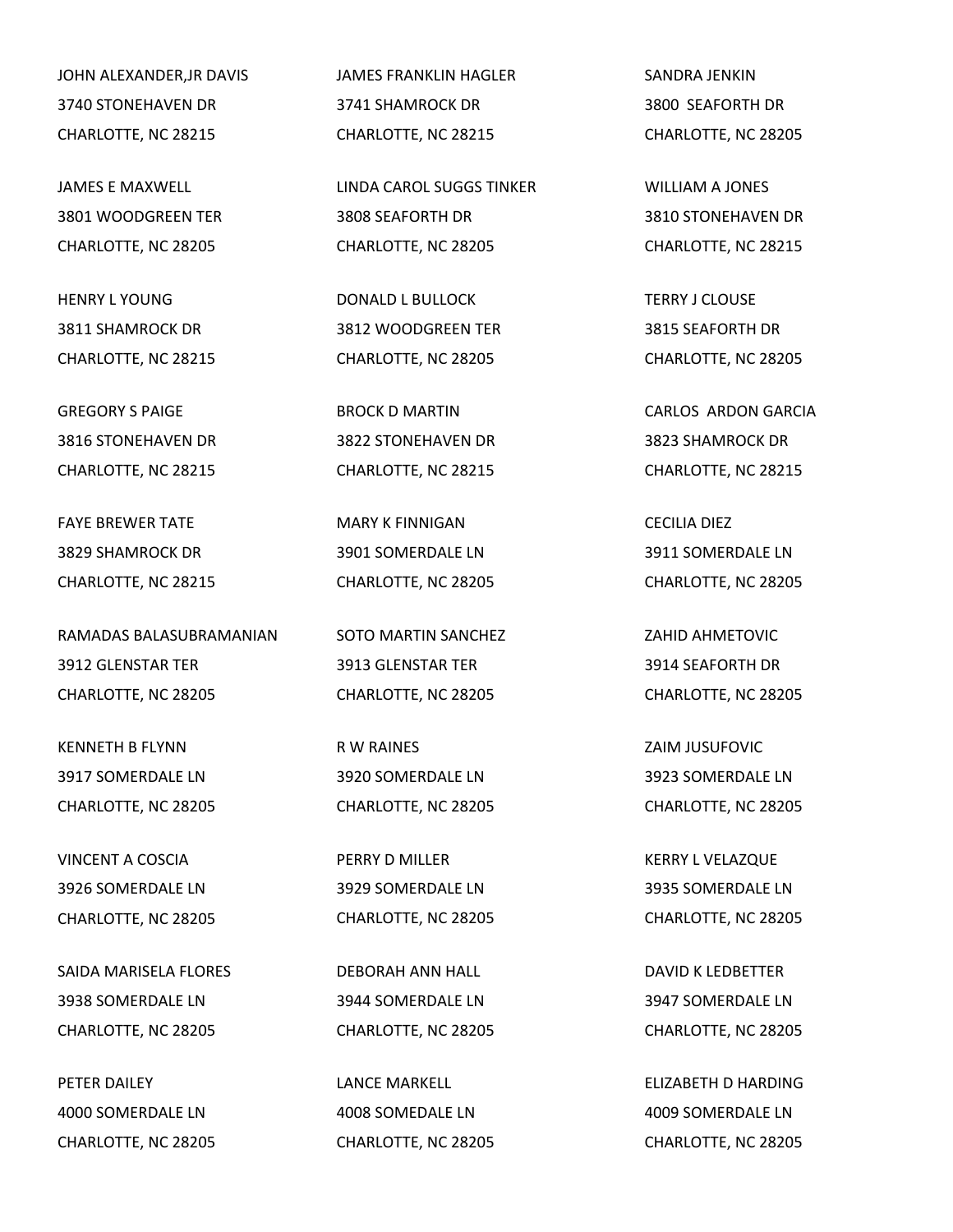FAHMO IGAL 4014 SOMERDALE LN CHARLOTTE, NC 28205

PAMELA D ALEXANDER 4026 SOMERDALE LN CHARLOTTE, NC 28205

TIFFANY M WILLOUGHBY 4027 WINEDALE LN CHARLOTTE, NC 28205

LIA VANG LEE 4033 WINEDALE LN CHARLOTTE, NC 28205

JULIO E MENDOZA 4038 SOMERDALE LN CHARLOTTE, NC 28205

MIHAI CHELARU 4045 SOMERDALE LN CHARLOTTE, NC 28205

PURCELL JR CHARITY 4111 DONNYBROOK PL CHARLOTTE, NC 28205

CRISTOBAL DE JESUS MONTANO 4120 WINEDALE LN CHARLOTTE, NC 28205

PEGGY H WILLIAMS 4132 SOMERDALE LN CHARLOTTE, NC 28205

HAI THANH LE 4201 DOWLING DR CHARLOTTE, NC 28205 TERRY JOHN ANTHONY 4015 SOMERDALE LN CHARLOTTE, NC 28205

TIMOTHY SCOTT ROBINSON 4026 WOODGREEN TERRACE CHARLOTTE, NC 28205

KEITH T ADKINS 4032 SOMERDALE LN CHARLOTTE, NC 28205

SERMKEIAT THONGNERAMITCHAI 40347 SHAMROCK DR CHARLOTTE, NC 28215

HARVEY T JR CREECH 4039 SOMERDALE LN CHARLOTTE, NC 28205

ROBERT A KING 4100 WINEDALE LN CHARLOTTE, NC 28205

LOI T MAI 4114 WINEDALE LN CHARLOTTE, NC 28205

SHIRLEY Y ROZZELLE 4126 WINEDALE LN CHARLOTTE, NC 28205

RANDY LEE HATLEY 4200 DOWLING DR CHARLOTTE, NC 28205

LUIS A LARA 4209 WINEDALE LN CHARLOTTE, NC 28205 ROBERT V CASE 4020 SOMERDALE LN CHARLOTTE, NC 28205

POE REH 4027 SOMERDALE LN CHARLOTTE, NC 28097

EARLE A ROYCE 4033 SOMERDALE LANE CHARLOTTE, NC 28205

BETTY W BOLICK 4036 WINEDALE LN CHARLOTTE, NC 28205

EVELYN MCCORKLE 4044 SOMERDALE LN CHARLOTTE, NC 28205

CYNTHIA F JOLLY 4108 SOMERDALE LN CHARLOTTE, NC 28205

TINA WHITTAKER 4115 WINEDALE LN CHARLOTTE, NC 28205

AQEEL AHMAD 4128 DONNYBROOK PL CHARLOTTE, NC 28205

TUAN DINH PHAM 4200 WINEDALE LN CHARLOTTE, NC 28205

CARRIE C PRESTON 4210 WINDALE LN CHARLOTTE, NC 28205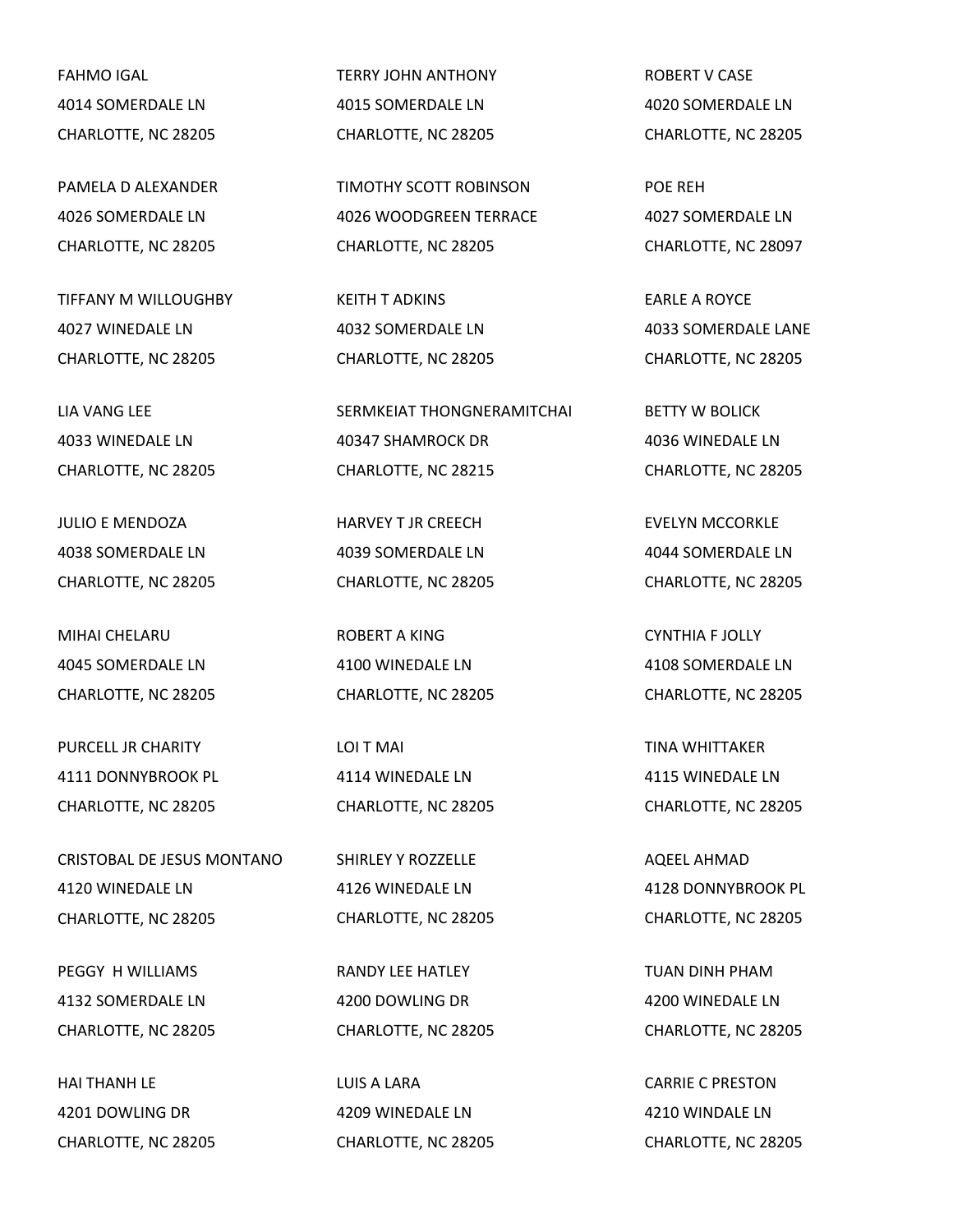JERRY BUSH 4214 DOWLING DR CHARLOTTE, NC 28205

CANDICE HOPE LIFSEY 4241 DOWLING DR CHARLOTTE, NC 28205

YOLANDA GARCIA 4463 CENTRAL AVE CHARLOTTE, NC 28205

JERRY V FERGUSON 4623 SHAVANO WOODS SAN ANTONIO, TX 78249

CHARLES JEFFREY CROMER 5414 PEARIDGE RD RUTHERFORDTON, NC 28139

ROBERT STUART WILLIAMS 5923 POWDER HORN RD CHARLOTTE, NC 28212

SCOTT WAYNE BLAKLEY 610 WOODEND DR CONCORD, NC 28025

MECKLENBURG COUNTY 700 N TRYON ST CHARLOTTE, NC 28202

RESIDENTIAL RENTAL INCOME FUND LLC 7227 METCALF AVE STE 201 OVERLAND PARK, KS 66204 NHIEN S. LUONG 7809 MONOGRAMM LANE MINT HILL, NC 28227

GEORGE M BIGGERS 4215 WINEDALE LN CHARLOTTE, NC 28205

ROBERT WALLS 4251 DOWLING DR CHARLOTTE, NC 28205

LLC CHARLOTTE-ASHBROOK **TOWNHOMES** 448 DEPOT ST, NE CHRISTIANSBURG, VA 24073 JASON J FASCIOLO 4936 CHARMAPEG AVE CHARLOTTE, NC 28211

MARGARITA DIAZ 5504 BURNING RIDGE DR MONROE, NC 28110

MECKLENBURG COUNTY 600 E 4TH ST 11TH FLOOR CHARLOTTE, NC 28202

DORIS B GORDON 6311 BENTRIDGE DR CHARLOTTE, NC 28226

THOMAS R SIMPSON 7154 FAIRHILL PLACE CHARLOTTE, NC 28270

PERO BARISIC 7556 PETREA LN CHARLOTTE, NC 28227

THOMAS TRAN 8420 MEDICAL PLAZA DR #200 CHARLOTTE, NC 28262

ARIEL REYES 4227 DOWLING DR CHARLOTTE, NC 28205

HASSAN HASHEMLOO 4300 BRIDGEWOOD LN CHARLOTTE, NC 28226

CAG INVESTMENT GROUP LLC 4486 ANTELOPE LN CHARLOTTE, NC 28269

SAW SHWE HLAHTUN AUNGCHIT 5413 ALBEMARLE RD APT U CHARLOTTE, NC 28212

THU NGUYEN 5707 N. TRYON ST CHARLOTTE, NC 28213

MECKLENBURG COUNTY 600 EAST FOURTH ST CHARLOTTE, NC 28202

REA ROAD PROPERTIES LLC 6900 PROVIDENCE LANE WEST CHARLOTTE, NC 28226

RALPH V MALPHURS 721 WRISTON PL CHARLOTTE, NC 28209

FIFTHSECOND LLC 7709 TREYFORD LN CHARLOTTE, NC 28270

FOUNTAINHEAD PROPERTIES LLC 8508 PARK RD #327 CHARLOTTE, NC 28210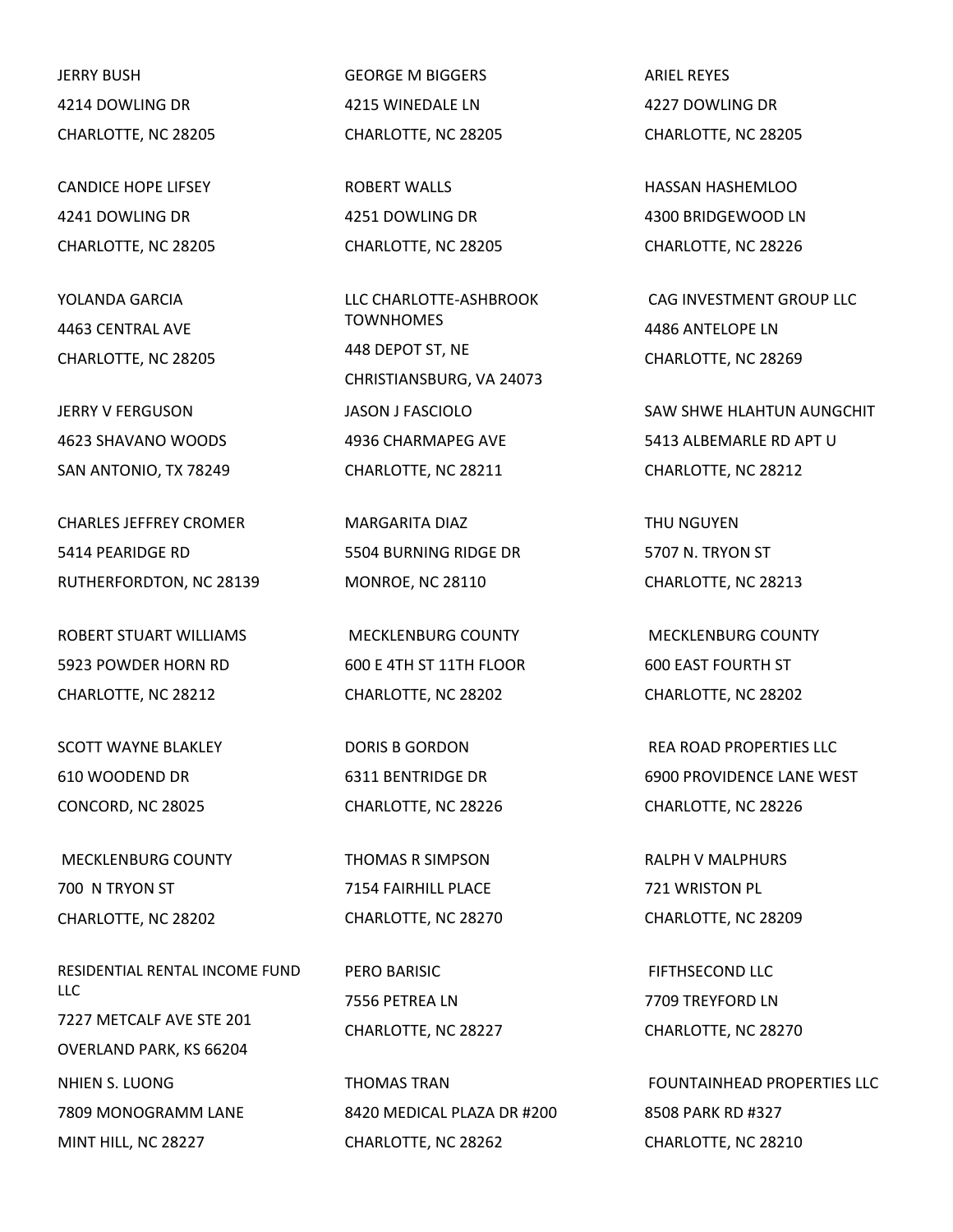2015-3 IH2 BORROWER LP 901 MAIN ST STE 4700 DALLAS, TX 75202

ALICE E LEE 9807 RUNNING CEDAR LN INDIAN TRAIL, NC 28079

GUILLERMO S MEDRANO EASTWAY CHARLOTTE, NC 28205

NCBT

PO BOX 1030 COLUMBIA, SC 29202

GUARDIAN LLC PO BOX 5162 CHARLOTTE, NC 28299

JESUS CHRIST INC DIVINE REVELATION CHURCH OF PO BOX 7742 CHARLOTTE, NC 28215

JENNIFER ROBERTS 600 E. 4TH STREET

CHARLOTTE, NC 28202-2244

JULIE EISELT 600 E. 4TH STREET CHARLOTTE, NC 28202-2244

AL AUSTIN EQUITY LLC 600 E. 4TH STREET CHARLOTTE, NC 28202-2244

JOHN AUTRY 600 E. 4TH STREET CHARLOTTE, NC 28202-2244

INTERURBAN WINDSOR LLC 9039 E EASTER PL STE 207 CENTENNIAL, CO 80112

NEIL BRESSLER 9824 BALD CYPRESS DR ROCKVILLE, MD 20850

JAMES F YOUNG EDSEL CHARLOTTE, NC 28205

COMPANY HARDEN & ASSOCIATES INVESTMENT PO BOX 37391 CHARLOTTE, NC 28237 MAGNOLIA KNOLL LLC PO BOX 52 READVILLE, MA 02137

WILLIAM N II DEVORE PO BOX 77433 CHARLOTTE, NC 28271

VINCENT A LYLES 600 E. 4TH STREET CHARLOTTE, NC 28202-2244

JAMES MITCHELL 600 E. 4TH STREET CHARLOTTE, NC 28202-2244

LAWANA MAYFIELD 600 E. 4TH STREET CHARLOTTE, NC 28202-2244

KENNY SMITH 600 E. 4TH STREET CHARLOTTE, NC 28202-2244 JEFFREY D SEHEN 9604 CENTRAL DR CHARLOTTE, NC 28227

STEVE PARKER MARSH III 9900 RENISTON DR CHARLOTTE, NC 28210

TAH 2015-1 BORROWER LLC IRON POINT FOLSOM, CA 95630

AUSTIN EQUITY LLC PO BOX 415 PINEVILLE, NC 28134

TAH 2015-1 BORROWER LLC PO BOX 6660 FOLSOM, CA 95763

L DAVID JR BERRYHILL PO BOX 9157 CHARLOTTE, NC 28299

CLAIRE FALLON PO BOX 481325 CHARLOTTE, NC 28269

PATSY B KINSEY 2334 Greenway Avenue CHARLOTTE, NC 28204

GREGORY PHIPPS 600 E. 4TH STREET CHARLOTTE, NC 28202-2244

EDMUND DRIGGS 600 E. 4TH STREET CHARLOTTE, NC 28202-2244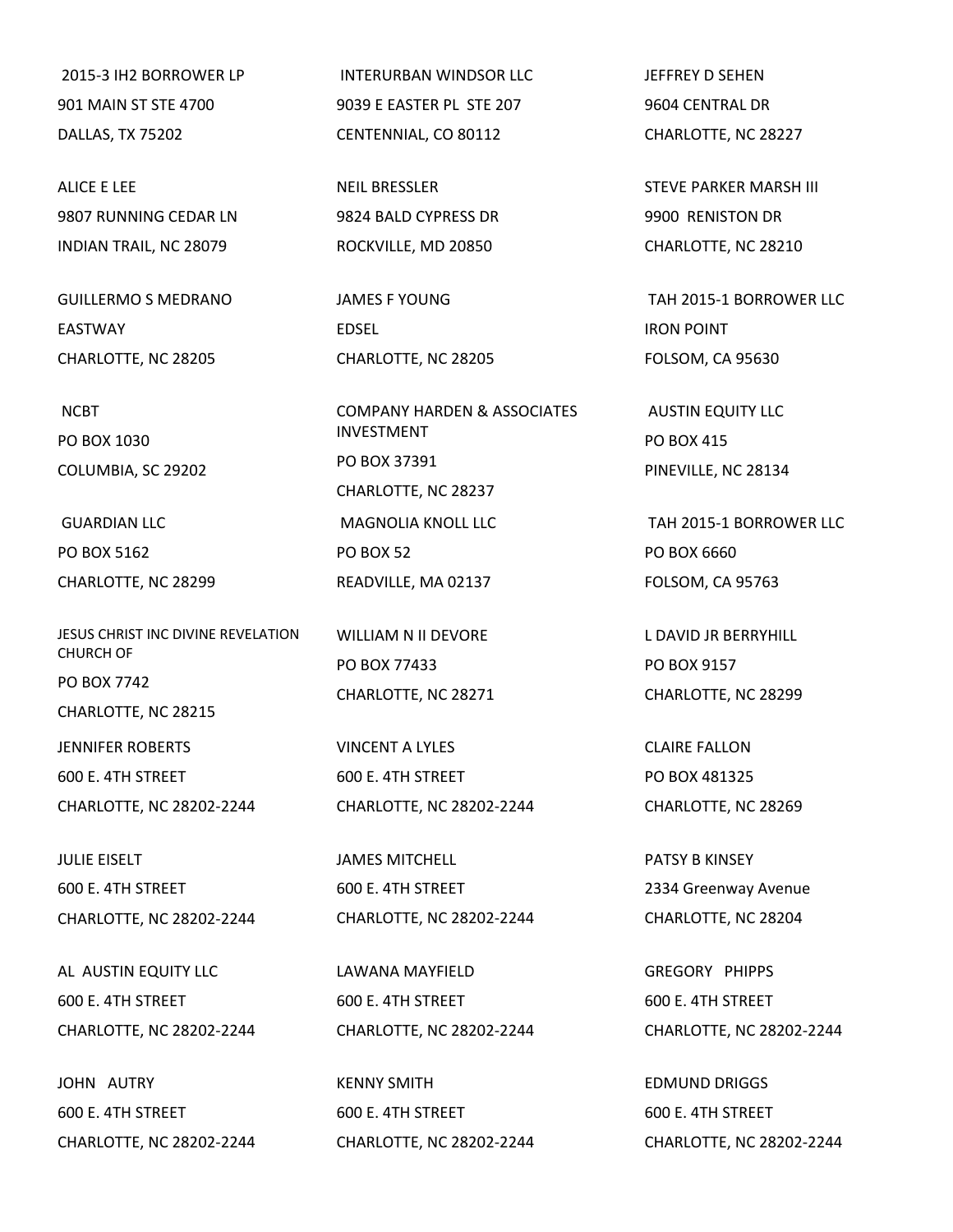Fewell Vickie 5014 Grafton Drive Charlotte, NC 28215

Drye Chris 2621 Hilliard Drive Charlotte, NC 28205

Alexander Kenneth 4120 Dunwoody Drive Charlotte, NC 28215

Byrne Kathy 4201 Briarhill Drive Charlotte, NC 28215

Hall Mable 5216 Adams Drive Charlotte, NC 28215

Gunn Henry 3518 Donovan Place Charlotte, NC 28213

Beacham Jeff 4705 Eaves Lane Charlotte, NC 28215

Garris Diane 2208 Finchley Drive Charlotte, NC 28215

McDermott Mary 2944 Enfield Road Charlotte, NC 28205

Pridgen Ervie 3325 Maywood Drive Charlotte, NC 28205

Underwood Julian 5424 Galway Drive Charlotte, NC 28215

Roberts James 3435 Sudbury Road Charlotte, NC 28205 Connor Chris Post Office Box 5029 Charlotte, NC 28299

Cauthen Belinda 4232 Dunwoody Drive Charlotte, NC 28215

Young Stephen 4213 Maureen Drive Charlotte, NC 28205

Kieffer Beth 3636 Delgany Drive Charlotte, NC 28215

Turner Annie 5439 Coburg Avenue Charlotte, NC 28215